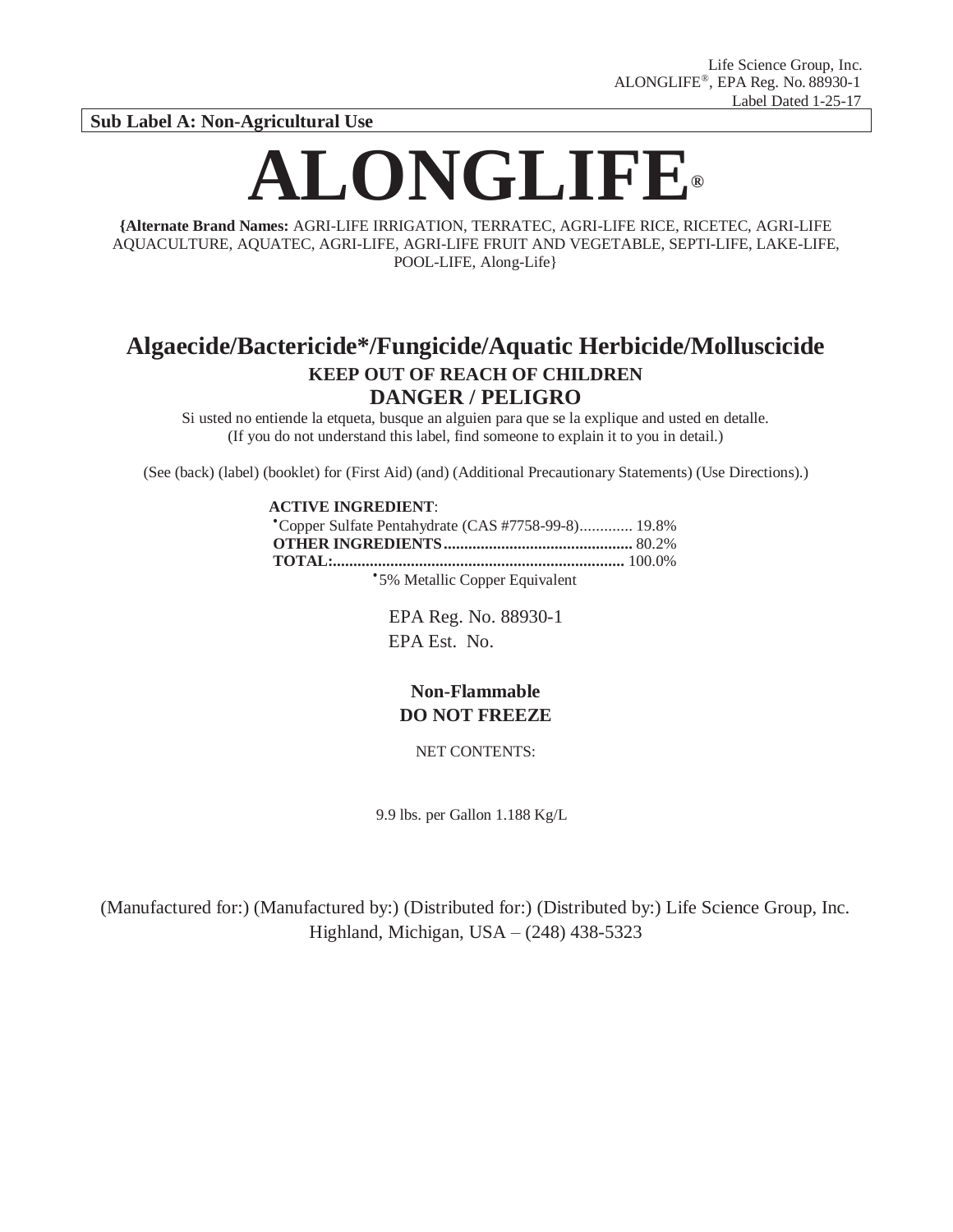#### **PRODUCT INFORMATION:**

ALONGLIFE® is used for the suppression of bacterial odors and toxic gases in sewage lagoons, feedlot runoff pits, animal confinement facilities, and organic sludge pits containing organic matter of algae/bacteria\*.

ALONGLIFE® is used to control algae, bacteria\*, aquatic weeds, mollusks, leeches and snails in irrigation reservoirs, lakes, swimming areas, farm, industrial, retention and golf course ponds, ornamental water features or fountains,

aquaculture ponds, livestock watering systems, biological fish ponds or systems, irrigation and chemigation systems, and waters destined for use as drinking water.

ALONGLIFE® is used to control Quagga and Zebra mussels in lakes, ponds, lagoons, reservoirs, sedimentation basins, canals and ditches.

ALONGLIFE® is used for control of algae and suppression of bacterial\* growth in private and public pools, spas and hot tubs.

\* Non-public health bacteria

# **FIRST AID**

Have the product container or label with you when calling a poison control center or doctor, or going for treatment. For emergency information, call the National Poison Center at 1-800-222-1222.

**If in Eyes**: Hold eye open and rinse slowly and gently with water for 15-20 minutes. Remove contact lenses, if present, after the first 5 minutes, then continue rinsing eye. Call a poison control center or physician immediately for treatment advice.

**If on Skin or Clothing**: Take off contaminated clothing. Rinse skin immediately with plenty of water for 15-20 minutes. Call a poison control center or doctor immediately for treatment advice.

**If Swallowed**: Call a poison control center or doctor immediately for advice. Have the person sip a glass of water if able to swallow. Do not induct vomiting unless told to do so by the poison control center or doctor.

**If Inhaled**: Move person to fresh air. If person is not breathing, call 911 or an ambulance, then give artificial respiration, preferably mouth-to-mouth if possible. Call a poison control center or doctor for further treatment advice.

**Note to Physician**: Probable mucosal damage may contraindicate the use of gastric lavage.

# **PRECAUTIONARY STATEMENTS Hazards to Humans and Domestic Animals DANGER**

Corrosive. Causes irreversible eye damage. Do not get in eyes or on clothing. Wear protective eyewear (goggles, face shield, or safety glasses). Harmful if swallowed, inhaled or absorbed through skin. Prolonged or frequently repeated skin contact may cause allergic reactions in some individuals. Avoid contact with skin. Wash thoroughly with soap and water after handling. Remove contaminated clothing and wash clothing before reuse.

For applications in waters destined for use as drinking water, those waters must receive additional and separate potable water treatment. Do not apply more than 1.0 ppm as metallic copper in these waters.

#### **PHYSICAL OR CHEMICAL HAZARDS**

Do not use near or in containers composed of iron.

#### **PERSONAL PROTECTIVE EQUIPMENT**

**-** Applicators and other handlers must wear:

- Long-Sleeved Shirt
- · Long Pants

· Chemical-resistant gloves made of any waterproof material (Chemical resistance category A)

- Protective Eyewear
- Shoes plus socks

# **USER SAFETY REQUIREMENTS**

Follow manufacturer's instructions for cleaning/maintaining PPE. If no such instructions for washables exist, use detergent and hot water. Keep and wash PPE separately from other laundry. Discard clothing and other absorbent material that have been drenched or heavily contaminated with the product's concentrate. Do not reuse them.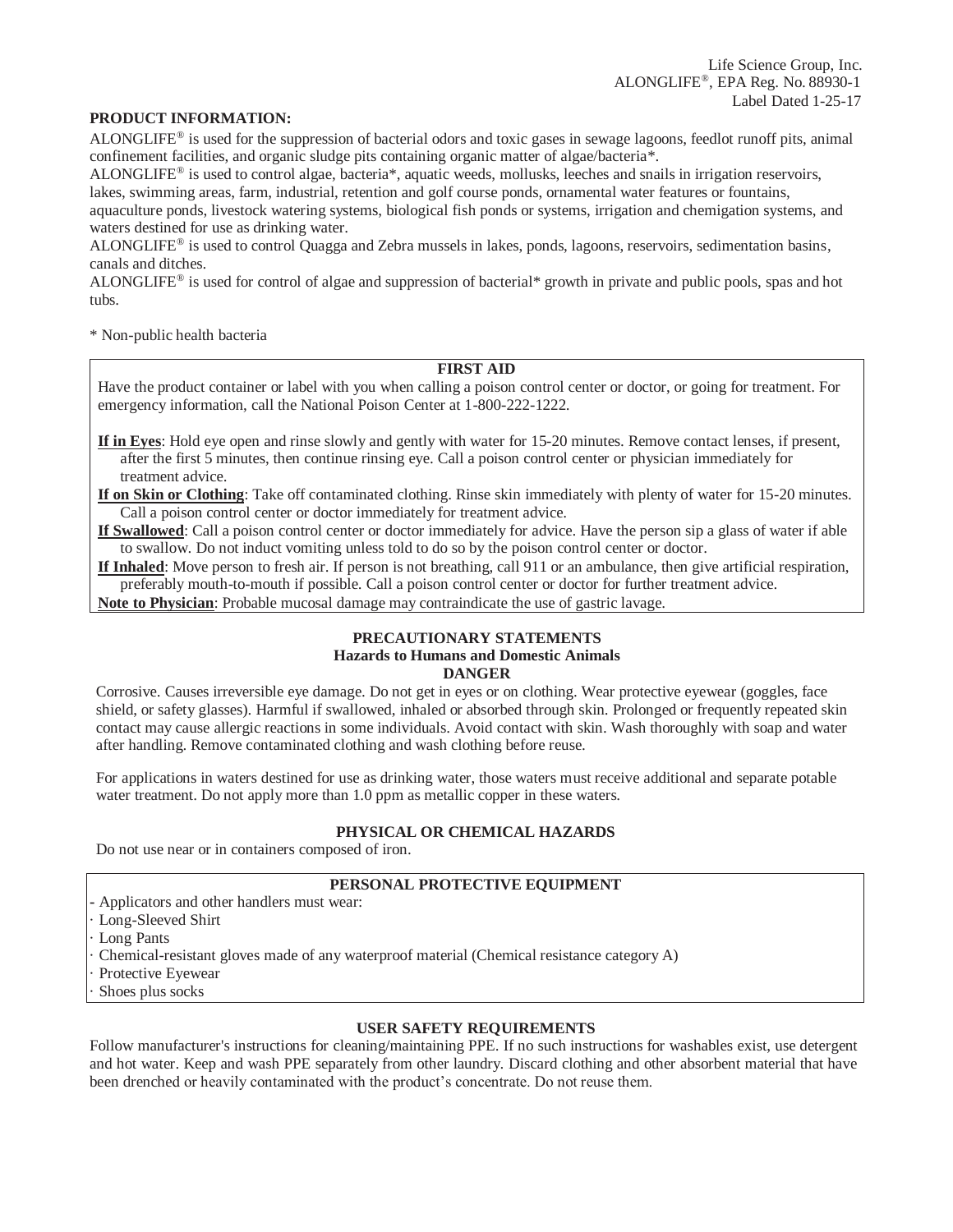#### **USER SAFETY RECOMMENDATIONS**

- Users should wash hands before eating, drinking, chewing gum, using tobacco, or using the toilet.
- Users should remove clothing/PPE immediately if pesticide gets inside. Then wash thoroughly and put on clean clothing.
- Users should remove PPE immediately after handling this product. As soon as possible, wash thoroughly and change into clean clothing.
- -Wash the outside of gloves before removing.

# **ENVIRONMENTAL HAZARDS**

This pesticide is toxic to fish and aquatic invertebrates. Waters treated with this product may be hazardous to aquatic organisms. Treatment of aquatic weeds and algae can result in oxygen loss from decomposition of dead algae and weeds. This oxygen loss can cause fish and invertebrate suffocation. To minimize this hazard, do not treat more than  $\frac{1}{2}$  of the water body to avoid depletion of oxygen due to decaying vegetation. Wait at least 10 to 14 days between treatments. Begin treatment along the shore and proceed outwards in bands to allow fish to move into untreated areas. Consult with the State or local agency with primary responsibility for regulating pesticides before applying to public waters, to determine if a permit is required.

Certain water conditions including low pH ( $\leq 6.5$ ), low dissolved organic carbon (DOC) levels (3.0 mg/L or lower), and "soft" waters (i.e., alkalinity less than 50 mg/L), increases the potential acute toxicity.

# **DIRECTIONS FOR USE**

It is a violation of Federal Law to use this product in a manner inconsistent with its labeling. Do not apply this product in a way that will contact workers or other persons, either directly or through drift. Only protected handlers may be in the area during application. For any requirement specific to your State and Tribe, consult the State/Tribal agency responsible for pesticide regulation.

# **NON-AGRICULTURAL USE REQUIREMENTS**

The requirements in this box apply to uses of this product that are NOT within the scope of the Worker Protection Standard for agricultural pesticides (40 CFR Part 170). The WPS applies when this product is used to produce agricultural plants on farms, forests, nurseries, or greenhouses. Do not allow people or pets to enter treated areas until sprays have dried.

# **SPRAY DRIFT MANGEMENT**

A variety of factors including weather conditions (e.g., wind direction, wind speed, temperature, relative humidity) and the method of application (e.g., ground, aerial, chemigation) can influence pesticide drift. The applicator must evaluate all factors and make appropriate adjustments when applying this product.

**Droplet Size**: Apply only as a medium or coarser spray (ASAE standard 572) or a volume mean diameter of 300 microns or greater for spinning atomizer nozzles.

**Wind Speed**: Do not apply at wind speeds greater than 15 mph. Only apply this product if the wind direction favors ontarget deposition (approximately 3 to 10 mph), and there are no sensitive areas within 250 feet downwind.

**Temperature Inversions**: If applying at wind speeds less than 3 mph, the applicator must determine if a) conditions of temperature inversion exist, or b) stable atmospheric conditions exist at or below nozzle height. Do not make applications into areas of temperature inversions or stable atmospheric conditions.

**Other State and Local Requirements:** Applicators must follow all state and local pesticide drift requirements regarding application of copper compounds. Where states have more stringent regulations, they must be observed.

**Equipment**: All aerial and ground application equipment must be properly maintained and calibrated using appropriate carriers or surrogates.

**For Aerial Application**: The boom length must not exceed 75% of the wingspan or 90% of the rotor blade diameter. Release spray at the lowest height consistent with efficacy and flight safety. Do not release spray at a height greater than 10 feet above the crop canopy unless a greater height is required for aircraft safety. When applications are made with a crosswind, the swath must be displaced downwind. The applicator must compensate for this displacement at the up and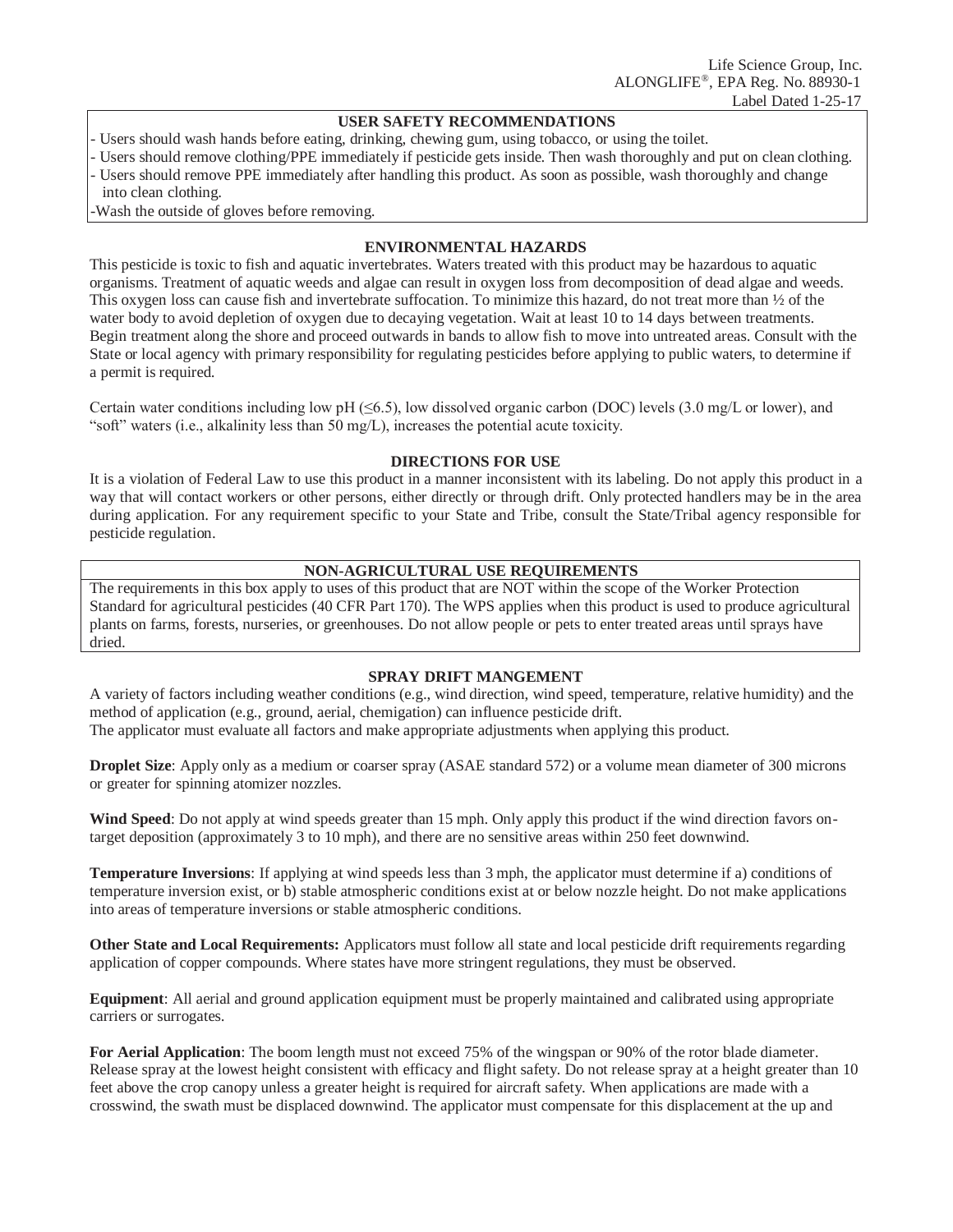Life Science Group, Inc. ALONGLIFE®, EPA Reg. No. 88930-1 Label Dated 1-25-17 downwind edge of the application area by adjusting the path of the aircraft upwind. When there may be drift caused by wingtip or rotor vortices, the minimum practical boom length should be used.

**For Ground Boom Application**: Do not apply with a nozzle height greater than 4 feet above the crop.

# **SPECIFIC DIRECTIONS FOR USE**

# **CONTROL OF BACTERIAL ODOR AND TOXIC GAS PRODUCED BY BACTERIAL ACTION:**

Apply up to 1 Gallon ALONGLIFE® per 60,000 gallons (8,000 cubic feet) of organic matter (sewage). Application rates may vary depending on amounts of sewage in lagoons and pits. Apply by pouring ALONGLIFE® into the pit or lagoon. Several application points speed up dispersal. For faster results, disperse ALONGLIFE® evenly throughout sewage. Bacterial odors should be noticeably reduced in 1-2 weeks. Repeat application when odors recur. Minimum retreatment interval is 14 days.

Feedlot Runoff Lagoons: Add a portion of the required dosage of ALONGLIFE<sup>®</sup> at several locations around the lagoon to speed dispersal of the product. A minimum of two applications per year (spring and fall) is recommended. Additional applications may be required as needed or when the lagoon is pumped.

**Animal Confinement Pits:** If pits are located under the confinement buildings, add ALONGLIFE® directly to these pits. If the pits are outside, add ALONGLIFE® to transfer line to the pit.

**Organic Sludge Pits:** Apply 1 Gallon ALONGLIFE<sup>®</sup> in 60,000 gallons of sludge, mixing thoroughly.

#### **FOR AQUATIC PLANT, ALGAE AND BACTERIA\* CONTROL IN IMPOUNDED WATERS, LAKES, PONDS, LIVESTOCK WATERING SYSTEMS, RESERVOIRS, SWIMMING AREAS, FARM, INDUSTRIAL, RETENTION AND GOLF COURSE PONDS, AQUACULTURE PONDS, BIOLOGICAL FISH PONDS OR SYSTEMS, IRRIGATION AND CHEMIGATION SYSTEMS, ORNAMENTAL WATER FEATURES AND FOUNTAINS:**

Apply ALONGLIFE® through metering pump, subsurface hoses or from a properly equipped moving boat into the body of water. No more than  $\frac{1}{2}$  of the body of water may be treated in a single application. For small ponds and ornamental water features and fountains, apply ALONGLIFE® by directly pouring 2 fluid ounces per 125 cubic feet (1/4 tsp per 20 gallons) of water for 1 ppm of copper into the water around half of the perimeter of the body of water. When applying from boat, use minimal speed to allow the prop wash to disperse and mix the product into the treated waters. Dispense up to 5.5 gallons per acre-foot of water (see use rate chart below). Apply in late spring or early summer when algae/bacteria\* first appear. For best results, disperse ALONGLIFE® evenly to warm, still water on a sunny day when algae are near the surface. Several application points speed up dispersal.

Use rates vary, depending on algae/bacteria\* species, water hardness, water temperature, and amount of algae/bacteria\* present; as well as whether water is clear, turbid, flowing or static. Preferably, the water should be clear with temperatures above 60ºF (15.6º C). Higher dosages are required at lower water temperatures, higher algae/bacteria\* concentrations, and for hard waters. Static water requires less chemical for algae/bacteria\* control than does flowing water. Use higher dosages for chara, nitella, and filamentous algae (pond scum), and lower dosages for planktonic algae. If there is uncertainty about the dosage, begin with a lower dose and increase until control is achieved or until the maximum allowable level has been reached. See the use rate chart below.

#### **FOR LEECH AND SNAIL CONTROL IN IMPOUNDED WATERS, LAKES, PONDS, LIVESTOCK WATERING SYSTEMS, RESERVOIRS, SWIMMING AREAS, FARM, INDUSTRIAL, RETENTION AND GOLF COURSE PONDS, AQUACULTURE PONDS, BIOLOGICAL FISH PONDS OR SYSTEMS, IRRIGATION AND CHEMIGATION SYSTEMS, ORNAMENTAL WATER FEATURES AND FOUNTAINS:**

Apply ALONGLIFE® through metering pump, subsurface hoses or from a properly equipped moving boat into body of water. No more than  $\frac{1}{2}$  of the body of water may be treated in a single application. For small ponds and ornamental water features and fountains, apply ALONGLIFE® by directly pouring 2 fluid ounces per 125 cubic feet (1/4 tsp per 20 gallons) of water for 1 ppm of copper into the water around half of the perimeter of the body of water. When applying from boat, use minimal speed to allow the prop wash to disperse and mix the product into the treated waters. Dispense up to 8.25 gallons per acre-foot of water (see use rate chart below).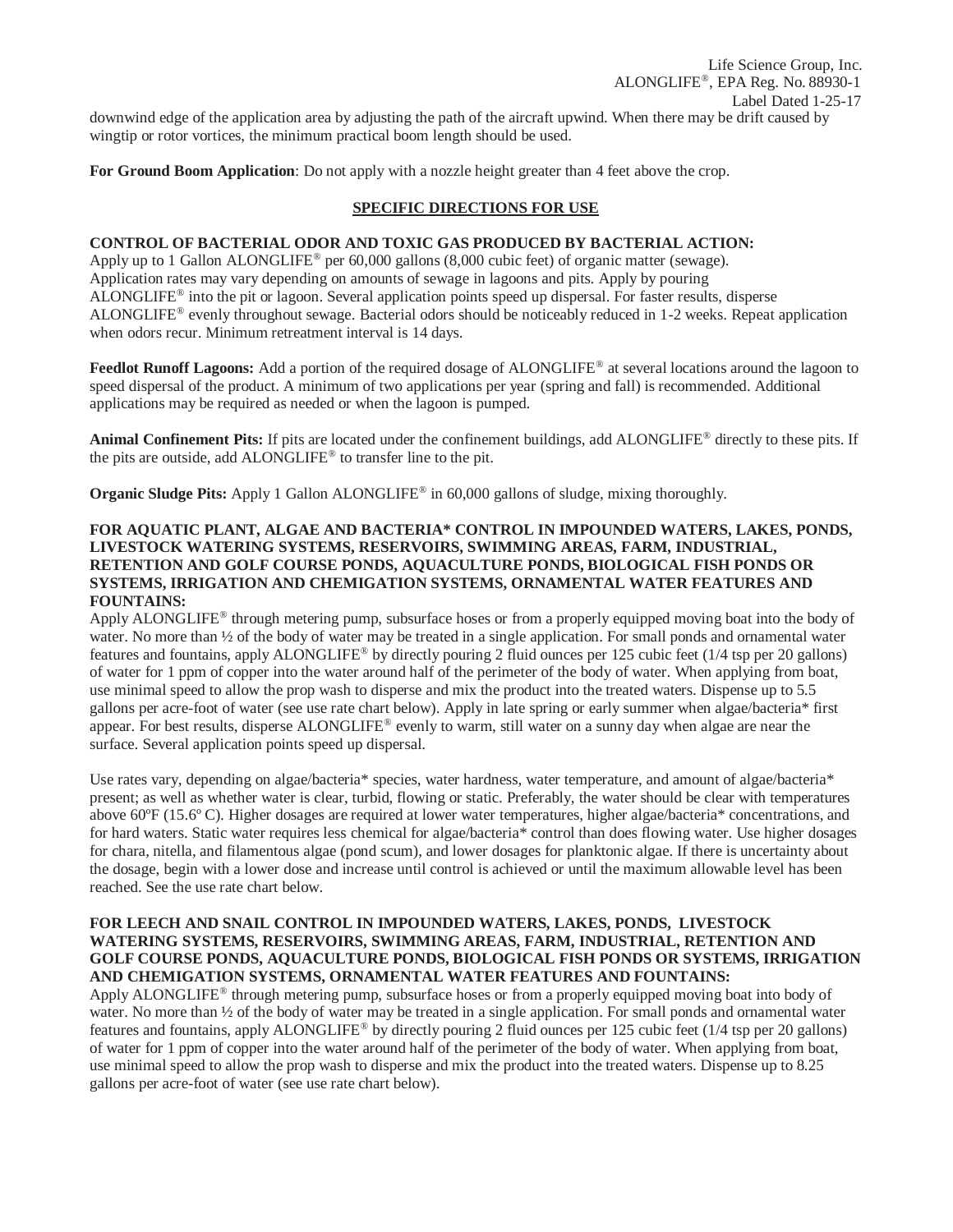| <b>Gallons of Product per acre/ft</b> | <b>Equivalent Metallic Copper (ppm)</b> |
|---------------------------------------|-----------------------------------------|
| 0.33                                  | 0.06                                    |
| 0.50                                  | 0.09                                    |
| 3.30                                  | 0.60                                    |
| 5.50                                  | 1.00                                    |
| 8.25                                  | 1.50                                    |

**USE RATES**

Before treating bodies of water, consult proper state authorities, such as the fisheries commission or conservation department to obtain any necessary permits. Do not apply copper sulfate to water less than 40 ppm alkalinity without first testing for fish toxicity in a separate container.

Treatment of algae can result in oxygen loss from the decomposition of dead algae, which may cause fish suffocation. Treat one-third to one-half of the water area in a single operation, and wait 14 days between treatments. Begin treatment along the shore and proceed outward in bands to allow fish to move into untreated areas. In regions where ponds freeze in winter, treatment should be done 6 to 8 weeks before expected freeze time to prevent masses of decaying algae under an ice cover.

Useful formulas for calculating water volume and flow rates:

To find the capacity of water storage containment in gallons:

Multiply the water volume in cubic feet times 7.5

Note: 1 Cubic Foot per Second of Flow = 27,000 gallons per hour

1 Acre Foot  $= 326,000$  gallons

Calculate the Acre-Feet of water in the body of water to be treated by calculating the surface area in square feet. Then divide by 43,560 (sq.ft./acre). Then multiply by the average depth in feet.

1 Acre Foot of Water = an area of water measuring 43,560 sq. ft. x 1 foot deep

1 Acre Foot of Water =  $43,560$  cubic feet =  $325,851.6$  gallons

1 Cubic Foot of Water = 62.4 pounds

1 Acre Foot of Water =  $43,560 \times 62.4 = 2,720,000$  pounds

# **DIRECT AQUATIC RATES**

| Crop                                                                                                                                                                     | <b>Maximum</b> per<br><b>Application Rate</b><br>(lbs. $Cu2+/A$ ) | <b>Maximum Annual</b><br>Rate<br>(lbs. $Cu2+/A$ ) | <b>Minimum</b><br><b>Retreatment</b><br>Interval (days) | <b>Instructions</b>                                                                                                                                                                                          |
|--------------------------------------------------------------------------------------------------------------------------------------------------------------------------|-------------------------------------------------------------------|---------------------------------------------------|---------------------------------------------------------|--------------------------------------------------------------------------------------------------------------------------------------------------------------------------------------------------------------|
| Algae, Cyanobacteria,<br>Aquatic Weeds, (Elodea<br>spp., Hydrilla,<br>Potamogeton spp.,<br>Irrigation Canal Weed,<br>Annual Naiads) for all<br>aquatic application sites | 1 part per million<br>(ppm)                                       | n/a                                               | 14                                                      | No more than $1/2$ of the<br>water body may be treated at<br>one time. If the treated water<br>is to be used as a source of<br>potable water, the metallic<br>copper concentration must<br>not exceed 1 ppm. |
| Schistosome-<br>Infected<br>Freshwater Snail<br>Control                                                                                                                  | $1.5$ ppm                                                         | n/a                                               | n/a                                                     | No more than $1/2$ of the<br>water body may be treated at<br>one time. If the treated water<br>is to be used as a source of<br>potable water, the metallic<br>copper concentration must<br>not exceed 1 ppm. |
| Leech Control                                                                                                                                                            | $1.5$ ppm                                                         | n/a                                               | n/a                                                     | No more than $1/2$ of the<br>water body may be treated at<br>one time. If the treated water<br>is to be used as a source of<br>potable water, the metallic<br>copper concentration must<br>not exceed 1 ppm. |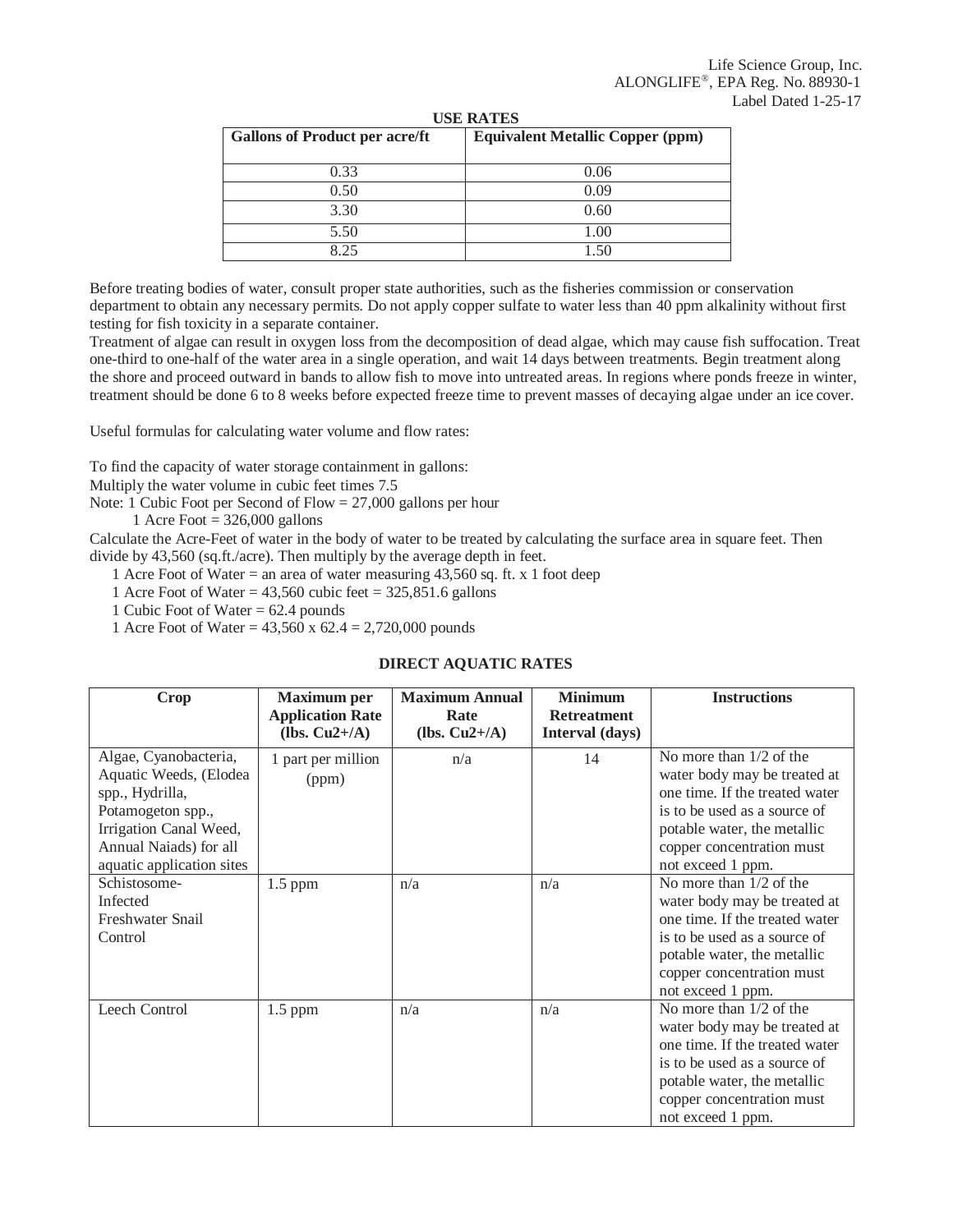#### **TO CONTROL QUAGGA AND ZEBRA MUSSELS IN LAKES, PONDS, LAGOONS, RESERVOIRS, SEDIMENTATION BASINS, CANALS AND DITCHES:**

Treat mussels only as a curative measure. Treat one-half of the surface of the body of water at a time. For control of adult and juvenile mussels, apply at the rate of 1 gallon of ALONGLIFE® per 60,000 gallons of water to yield a rate of 1.0 ppm metallic copper. For the control of veligers in the larval mollusk stage, treat at the rate of 3 gallons of ALONGLIFE® per 1,000,000 gallons of water to yield a concentration of 0.18 ppm metallic copper.

# **CONTROL OF ALGAE / BACTERIA\* IN RESERVOIRS AND TANKS FOR WATER DESTINED FOR USE AS DRINKING WATER:**

ALONGLIFE® is for use in waters destined for use as drinking water, these waters must receive additional and separate potable water treatment. DO NOT apply more than 1.0 ppm as metallic copper.

#### **Water intended for human use in municipal water reservoirs and tanks:**

Use ALONGLIFE® to control algae/bacteria\* in municipal water supplies before they are purified for drinking, Apply 2 fluid ounces per 125 cubic feet (1/4 tsp per 20 gallons) of water for 1 ppm of copper. Apply by boat or from side of reservoir/ tank at equal intervals.

#### **Reservoirs of water intended for drinking water use:**

For the control of algae/bacteria\* in water reservoirs destined for use as drinking water, refer to the USE RATES below for the specific application rates. Treated water must receive additional and separate potable water treatment. Applications may be repeated in 14 days. Apply by boat or from side of reservoir at equal intervals.

| <b>USE RATES</b>                        |  |  |  |  |  |  |
|-----------------------------------------|--|--|--|--|--|--|
| <b>Equivalent Metallic Copper (ppm)</b> |  |  |  |  |  |  |
|                                         |  |  |  |  |  |  |
| 0.06                                    |  |  |  |  |  |  |
| 0.09                                    |  |  |  |  |  |  |
| 0.60                                    |  |  |  |  |  |  |
| .00                                     |  |  |  |  |  |  |
|                                         |  |  |  |  |  |  |

# **Stock watering ponds, tanks, and troughs:**

For the control of algae/bacteria\* in stock water ponds, tanks, and troughs, add ¼ tsp ALONGLIFE® to 30 gallons of water for a final ppm of 0.7 ppm. Do not exceed 1 ppm (1/4 tsp per 20 gallons). Apply by boat or from side of tank or trough at equal intervals.

# **For drip-system use in livestock watering tanks**:

Tanks fed by a continuous flow of spring or well water may be equipped with a chemical drip-system designed to meter-in ALONGLIFE® based upon water flow rates. Systems should be adjusted to maintain a concentration of 0.7 ppm copper in incoming stock water (0.15 fl. oz. of product per minute to a water flow of 100 gallons per minute). Treat continuously or as needed to control and prevent algae re-growth.

# **CONTROL OF ROOTED AND SUBMERGED PLANTS:**

Rooted and submerged plants such as Hydrilla and Potomogeton can be controlled using ALONGLIFE<sup>®</sup> at  $0.4 - 1.0$  ppm which equals 0.22 -5.5 gals per acre/ft. Application rates are dependent on the density, stage of growth and the water depth. Only treat one half of the body of water at one time. Start at the edge and spray towards the center of the body of water. Applications may be repeated in 14 days.

# **CONTROL OF FLOATING AQUATIC PLANTS:**

Water hyacinth and other floating aquatic vegetation can be suppressed BUT NOT ERADICATED by using a mixture of 1.03 gallons of ALONGLIFE® per 7 gallons of water. Apply this solution as a coverage spray to thoroughly wet all exposed vegetation. Only treat one half of the body of water at one time. In areas of heavy infestation, multiple applications may be required. Applications may be repeated in 14 days. Do not exceed 5.46 gallons of product per acre foot of water.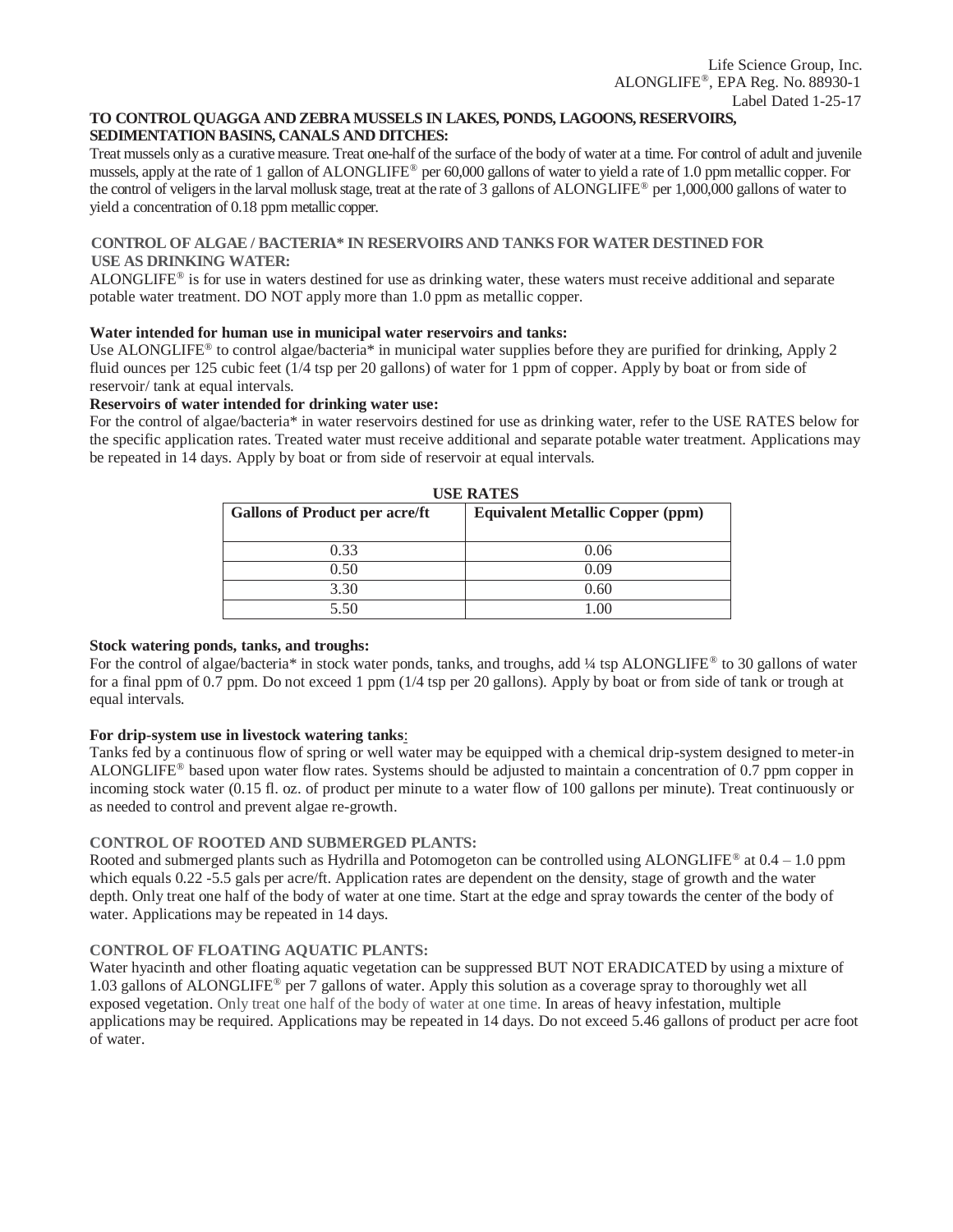# **IN NON-SPRINKLER, NON-DRIP IRRIGATION CONVEYANCE SYSTEMS AND CHEMIGATION SYSTEMS, DITCHES, CANALS, AND SIMILAR OPEN IRRIGATION CONVEYANCES:**

For continuous addition, add 2 fl. oz. per hour of ALONGLIFE® for each 1,000 gallons of water per hour. For conveyance systems longer than 30 miles, dispense this rate among injection points every 30 miles. Do not exceed the total dosage of 1 Gallon ALONGLIFE<sup>®</sup> in  $60,000$  gallons of water (1 ppm metallic copper).

# **TO CONTROL ALGAE OR BACTERIA\* IN SPRINKLER, DRIP OR OTHER TYPES OF CLOSED IRRIGATION EQUIPMENT:**

Use 1 pint of ALONGLIFE<sup>®</sup> per 7,500 to 300,000 gallons of water. Agitation is not required. Do not mix with basic substances. ALONGLIFE<sup>®</sup> must be applied continuously for the duration of the water application.

| <b>EXAMPLE CALCULATION CHEMIGATION AND</b><br><b>IRRIGATION FLOW RATES</b><br>$(0.06$ ppm $Cu)$ |                                                    |                                              |                                |                                                             |  |  |  |  |
|-------------------------------------------------------------------------------------------------|----------------------------------------------------|----------------------------------------------|--------------------------------|-------------------------------------------------------------|--|--|--|--|
| <b>Water Flow Rate gallons</b><br>perminuteperacre/ft.(gpm)                                     | <b>Water Flow Rate</b><br>cubicfeetperminute (cfm) | <b>Dosage Rate ppm</b><br><b>Metallic Cu</b> | <b>ALONGLIFE®</b> fl<br>oz/min | <b>Feeder Pump Setting</b><br>ALONGLIFE <sup>®</sup> mL/min |  |  |  |  |
| 3,000                                                                                           | 400                                                | 0.06                                         | 0.4                            | 11.3                                                        |  |  |  |  |
| 6,000                                                                                           | 800                                                | 0.06                                         | 0.8                            | 22.6                                                        |  |  |  |  |
| 9,000                                                                                           | 1.200                                              | 0.06                                         | 1.1                            | 34.0                                                        |  |  |  |  |
| 12.000                                                                                          | 1.600                                              | 0.06                                         |                                | 45.3                                                        |  |  |  |  |

# **CHEMIGATION AND IRRIGATION FLOW RATES**

**(1.0 ppm Cu)**

| <b>Water Flow Rate</b><br>gallonsperminute(gpm) | <b>Water Flow Rate</b><br>cubic feet permint (cfm) | <b>Dosage Rate ppm</b><br><b>Metallic Cu</b> | <b>ALONGLIFE®</b><br>$f$ l oz/min | <b>Feeder Pump Setting</b><br>ALONGLIFE <sup>®</sup> mL/min |
|-------------------------------------------------|----------------------------------------------------|----------------------------------------------|-----------------------------------|-------------------------------------------------------------|
| 3,000                                           | 400                                                | 0                                            | 6.4                               | 188.7                                                       |
| 6.000                                           | 800                                                | 1.0                                          | 12.8                              | 377.5                                                       |
| 9,000                                           | 1200                                               | 1.0                                          | 19.1                              | 566.2                                                       |
| 12,000                                          | 1600                                               | $\cdot 0$                                    | 25.5                              | 755.0                                                       |

# **BIOLOGICAL FISH PONDS AND AQUACULTURE SYSTEMS:**

Before treating ponds containing fish with ALONGLIFE®, measure total alkalinity (not hardness or pH). The toxicity of copper to fish increases as the total alkalinity decreases. Sensitivity to copper varies between fish species. For copper sensitive species, do not exceed 0.06 ppm metallic copper. When algae concentrations are high, to avoid suffocation of fish after treatment, either treat in a series of smaller doses over time or have emergency aeration available. Apply at the rate of 1/4 to 1/2gallonofALONGLIFE® per acrefoot(326,000gallons) of water to yield concentrationsranging from0.05 ppm to .09 ppmmetallic copper, respectively. Metallic copper concentration is directly proportional to amount of ALONGLIFE<sup>®</sup> added per acre foot. A maintenance dose of 4 to 8 ounces per acre foot may be used every 14 days. The rate is dependent on water temperature, fish density arid the degree of suppression targeted.

| Computation for Aquacultural Ponds of Amount of ALONGLIFE <sup>®</sup><br><b>Applied One Acre Foot</b><br>(12 Inches Deep) |                          |      |  |  |  |  |  |
|----------------------------------------------------------------------------------------------------------------------------|--------------------------|------|--|--|--|--|--|
| <b>Gallons</b>                                                                                                             | <b>Gallons</b><br>Copper |      |  |  |  |  |  |
| <b>ALONGLIFE®</b><br>Water<br>ppm                                                                                          |                          |      |  |  |  |  |  |
| 0.25                                                                                                                       | 326,000                  | 0.05 |  |  |  |  |  |
|                                                                                                                            | 326,000                  | ) በባ |  |  |  |  |  |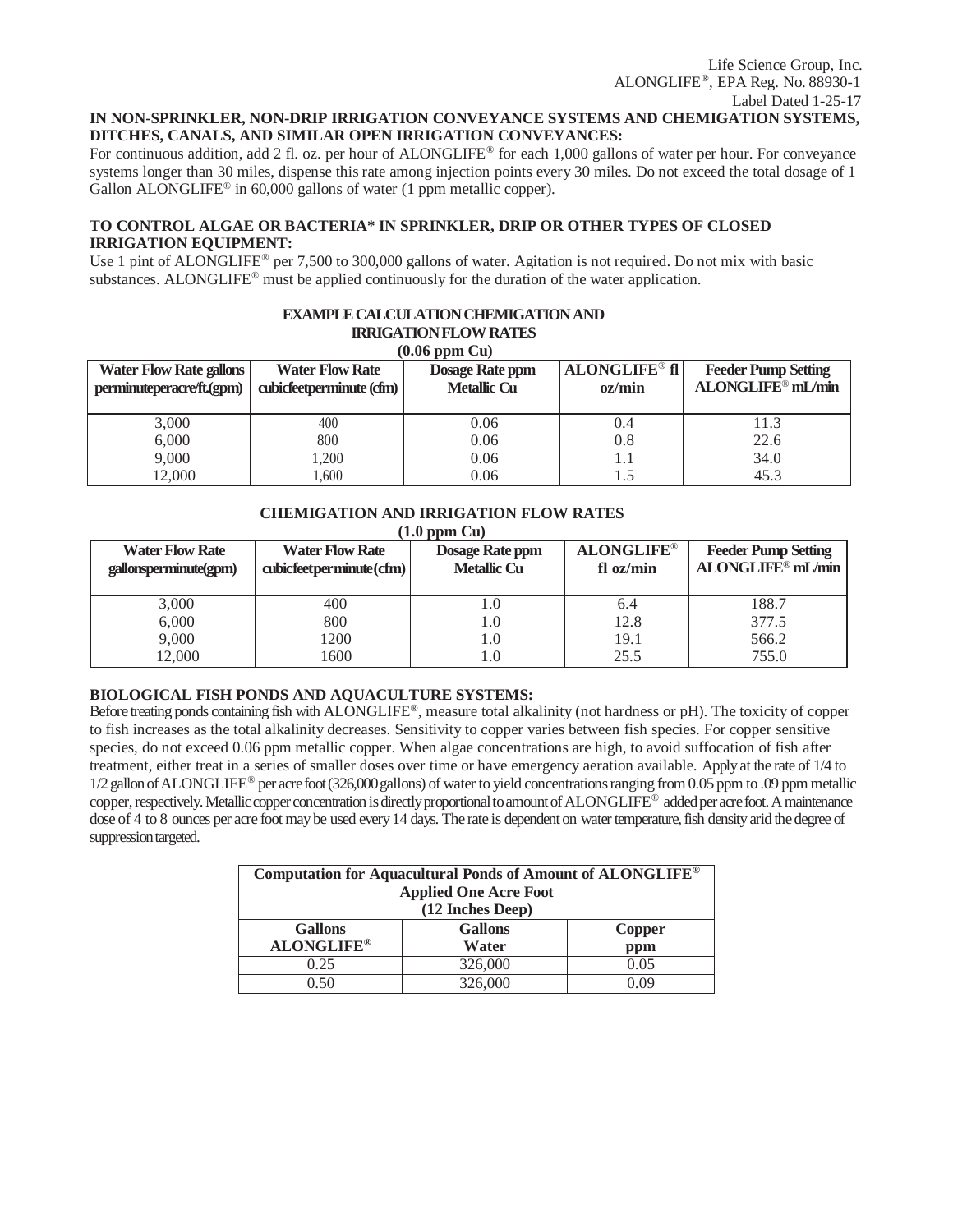#### **SWIMMING POOLS, SPAS & HOT TUBS:**

Apply at the rate of 2-4 quarts of per 60,000 gallons (8,000 cu. ft.), (0.5 to 1.0 ppm metallic copper) to control bacterial odors and algae throughout the year.

For hot tubs or spas, apply at a rate of  $0.1 - 0.2$  fl. oz. per 100 gallons of water. Measure the amount of product to be used with a calibrated measuring device. Do not use a measurement cup or device that may also be used for human or pet food. For best results, apply before visible algae appear. If visible algae are present, use the higher rate. For maintenance treatment and where visible algae are not present, use the lower rate. Do not discharge treated effluent where it will drain into lakes, streams, ponds or public water.

Every 14 days, test the copper level using a standard commercial swimming pool copper test kit. Add ALONGLIFE® to raise level back to 0.9 ppm (see tables). The amount of ALONGLIFE® to be added is proportional to the starting concentration and volume of water. Do not exceed 1.0 ppm metalliccopper.

| MAINTAINING MPTADDIC COLLER CONCENTRATION IN LOODS |                |                  |       |                                                        |        |        |        |        |
|----------------------------------------------------|----------------|------------------|-------|--------------------------------------------------------|--------|--------|--------|--------|
| Pool Volume (gallons)                              | 7,000          | 8,000            | 9,000 | 10,000                                                 | 11,000 | 12,000 | 13,000 | 14,000 |
| <b>Measured Metallic Copper Level</b>              |                |                  |       | ADDITIONAL FLUID OUNCES OF ALONGLIFE®ADDED TO MAINTAIN |        |        |        |        |
| in Pool                                            | <b>CONTROL</b> |                  |       |                                                        |        |        |        |        |
| $\overline{0.9}$ ppm                               |                | $\left( \right)$ |       | $\Omega$                                               |        |        |        |        |
| $\overline{0.8 \text{ ppm}}$                       |                |                  |       | $\overline{c}$                                         |        |        |        |        |
| $0.7$ ppm                                          |                |                  |       |                                                        |        |        |        |        |
| $0.6$ ppm                                          |                |                  |       | 6                                                      | h      |        | 8      | Q      |
| $\overline{0.5 \text{ ppm}}$                       | h              |                  |       | 8                                                      | 10     | 10     | 11     | 12     |
| $0.4$ ppm                                          | 8              | q                | 10    |                                                        | 13     | 13     | 14     | 15     |
| $\overline{0.3}$ ppm                               |                | 10               | 12    | 13                                                     | 15     | 15     | 16     | 18     |
| $\overline{0.2}$ ppm                               |                | 12               | 14    | 15                                                     | 17     | 18     | 20     | 21     |
| $[0.1$ ppm                                         | 12.            | 14               | 15    |                                                        | 19     | 20     | 22     | 24     |

# **MAINTAINING METALLIC COPPER CONCENTRATION IN POOLS**

#### **MAINTAINING METALLIC COPPER CONCENTRATION IN SPAS**

| Spa Volume (gallons)                                                                  | <b>100</b>     | 200 | 300          | 400 | 500      | 700 | 800 | 900          | 1,000 |
|---------------------------------------------------------------------------------------|----------------|-----|--------------|-----|----------|-----|-----|--------------|-------|
| Measured Metallic Copper Level ADDITIONAL MILLILITERS OF ALONGLIFE® ADDED TO MAINTAIN |                |     |              |     |          |     |     |              |       |
| in Spa                                                                                | <b>CONTROL</b> |     |              |     |          |     |     |              |       |
| $0.9$ ppm                                                                             |                |     |              |     |          |     |     |              |       |
| $0.8$ ppm                                                                             |                |     |              |     |          |     |     | <sub>(</sub> |       |
| $0.7$ ppm                                                                             |                |     |              |     |          |     | 10  |              | 13    |
| $0.6$ ppm                                                                             |                | 4   | <sub>(</sub> | 8   |          | 13  | 15  |              | 19    |
| $0.5$ ppm                                                                             |                |     |              | 10  |          | 18  | 20  | 23           | 25    |
| $0.4$ ppm                                                                             |                | h   |              |     | $\sigma$ | 22  | 25  | 28           | 32    |
| $0.3$ ppm                                                                             | 4              |     |              |     | ١y       |     | 30  | 34           | 38    |
| $0.2$ ppm                                                                             | 4              | Ч   |              | ΙX  |          | 31  | 35  | 40           | 44    |
| $\overline{0.1}$ ppm                                                                  |                | 10  |              | 20  | 25       | 35  | 40  | 45           | 51    |

An alternate method is to apply at the rate of 1 fluid ounce of ALONGLIFE® 1,000 gallons of water. This will yield a rate of 0.45 ppm metallic copper. Repeat a maintenance dosage of 1 fluid ounce of ALONGLIFE® per 1,000 gallons of water once a month to maintain control. Application should be made before visible algae appear. Where visible algae are present apply at a rate of 2 fluid ounces of ALONGLIFE<sup>®</sup> per 1,000 gallons of water. This will yield a rate of 0.9 ppm metallic copper.

# **APPLICATION AND HANDLING EQUIPMENT**

Application, handling or storage equipment MUST consist of either fiberglass, PVCs, polypropylenes, viton, most plastics, aluminum or stainless steel. Never use mild steel, nylon, brass or copper around full strength ALONGLIFE®. Always rinse equipment free and clean of ALONGLIFE® each night with plenty of fresh, clean water. Always store ALONGLIFE® above 32ºF. Freezing may cause product separation. Seller makes no warranty for the performance of product which has been frozen.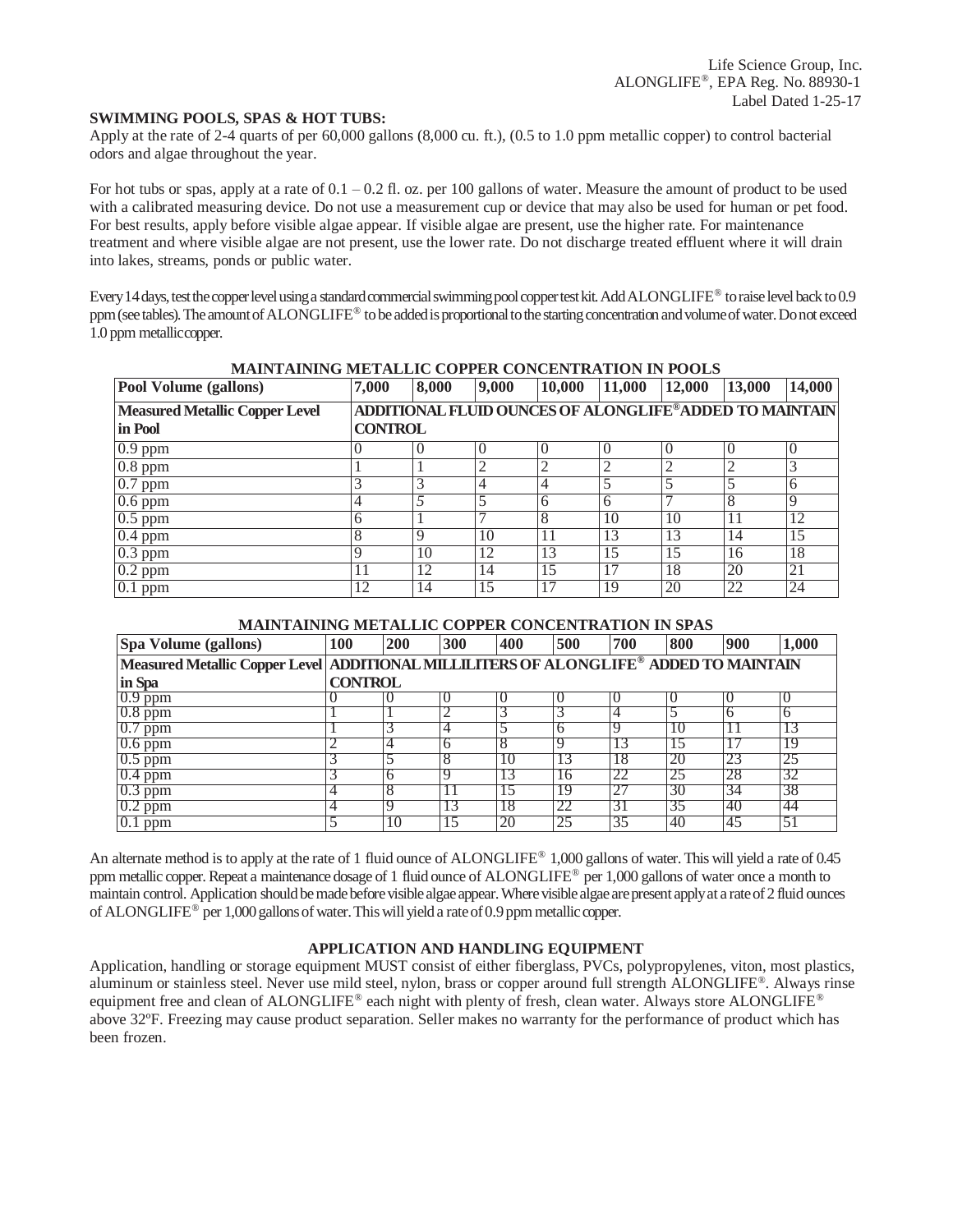# **STORAGE AND DISPOSAL**

**Pesticide Storage**: Store in a safe place away from PETS AND KEEP OUT OF THE REACH OF CHILDREN. Store between 40° and 120° F, away from excessive heat. ALONGLIFE® will freeze. Always keep container closed. Store ALONGLIFE® in its original container only. Bulk ALONGLIFE® shall be stored and handled in stainless steel, fiberglass, polypropylenes, PVCs or plastic equipment. Keep away from galvanized pipe and any nylon storage or handling equipment.

**Pesticide Disposal**: Excess ALONGLIFE® must be disposed of through use. Do not contaminate lakes, rivers, or streams as this may cause fish kills. Pesticide wastes are acutely hazardous. Improper disposal of excess pesticide, spray mixture, or rinsate is a violation of Federal Law. If these wastes cannot be disposed of by use according to label instructions, contact your State Pesticide or Environmental Control Agency, or the Hazardous Waste representative at the nearest EPA Regional Office for guidance.

In the event of a spill, neutralize with limestone or baking soda before disposal. May deteriorate concrete.

# **CONTAINER HANDLING:**

**For Nonrefillable Containers ≤5 gallons:** Nonrefillable container. Do not reuse or refill this container. Triple rinse container (or equivalent) promptly after emptying. Triple rinse as follows: Empty the remaining contents into application equipment or a mix tank and drain for 10 seconds after the flow begins to drip. Fill the container 1/4 full with water and recap. Shake for 10 seconds. Pour rinsate into application equipment or a mix tank or store rinsate for later use or disposal. Drain for 10 seconds after the flow begins to drip. Repeat this procedure two more times. Offer for recycling if available. If recycling is not available, puncture and dispose of in a sanitary landfill, or by incineration, or, if allowed by state and local authorities, by burning. If burned, stay out of smoke.

**For Nonrefillable Containers >5 gallons:** Nonrefillable container. Do not reuse or refill this container. Triple rinse container (or equivalent) promptly after emptying. Triple rinse as follows: Empty the remaining contents into application equipment or a mix tank and drain for 10 seconds after the flow begins to drip. Fill the container ¼ full with water and recap. Tip container on its side and roll it back and forth, ensuring at least one complete revolution, for 30 seconds. Stand the container on its end and tip it back and forth several times. Turn the container over onto its other end and tip it back and forth several times. Empty rinsate into application equipment or a mix tank or store rinsate for later use or disposal. Repeat this procedure two more times. Offer for recycling if available. If recycling is not available, puncture and dispose of in a sanitary landfill, or by incineration, or, if allowed by state and local authorities, by burning. If burned, stay out of smoke.

**For Refillable Containers:** Refillable container. Refill this container with pesticide only. Do not reuse this container for any other purpose. Cleaning the container before final disposal is the responsibility of the person disposing of the container. Cleaning before refilling is the responsibility of the refiller. To clean the container before final disposal, empty the remaining contents from this container into application equipment or a mix tank. Fill the container about 10 percent full of water. Agitate vigorously or recirculate water with the pump for 2 minutes. Pour or pump rinsate into application equipment or rinsate collection system. Repeat this rinsing procedure two more times.

# **LIMITED WARRANTY AND LIMITATION OF REMEDIES**

To the extent consistent with applicable law, seller warrants that the product conforms to the chemical description and is reasonably fit for the purpose stated on the label for use under normal conditions, but makes no other warranties of FITNESS OR MERCHANTABILITY, expressed or implied, or any other warranty if the product is used contrary to the label instructions, or under abnormal conditions or under conditions not foreseeable to the seller. To the extent consistent with applicable law, in no case shall the seller be liable for more than the cost of this product to the buyer, and will in no event be liable for any consequential, special or indirect damages connected with the use or handling of this product. To the extent consistent with applicable law, this product is offered and the buyer or user accepts it subject to the foregoing terms which may not be varied.